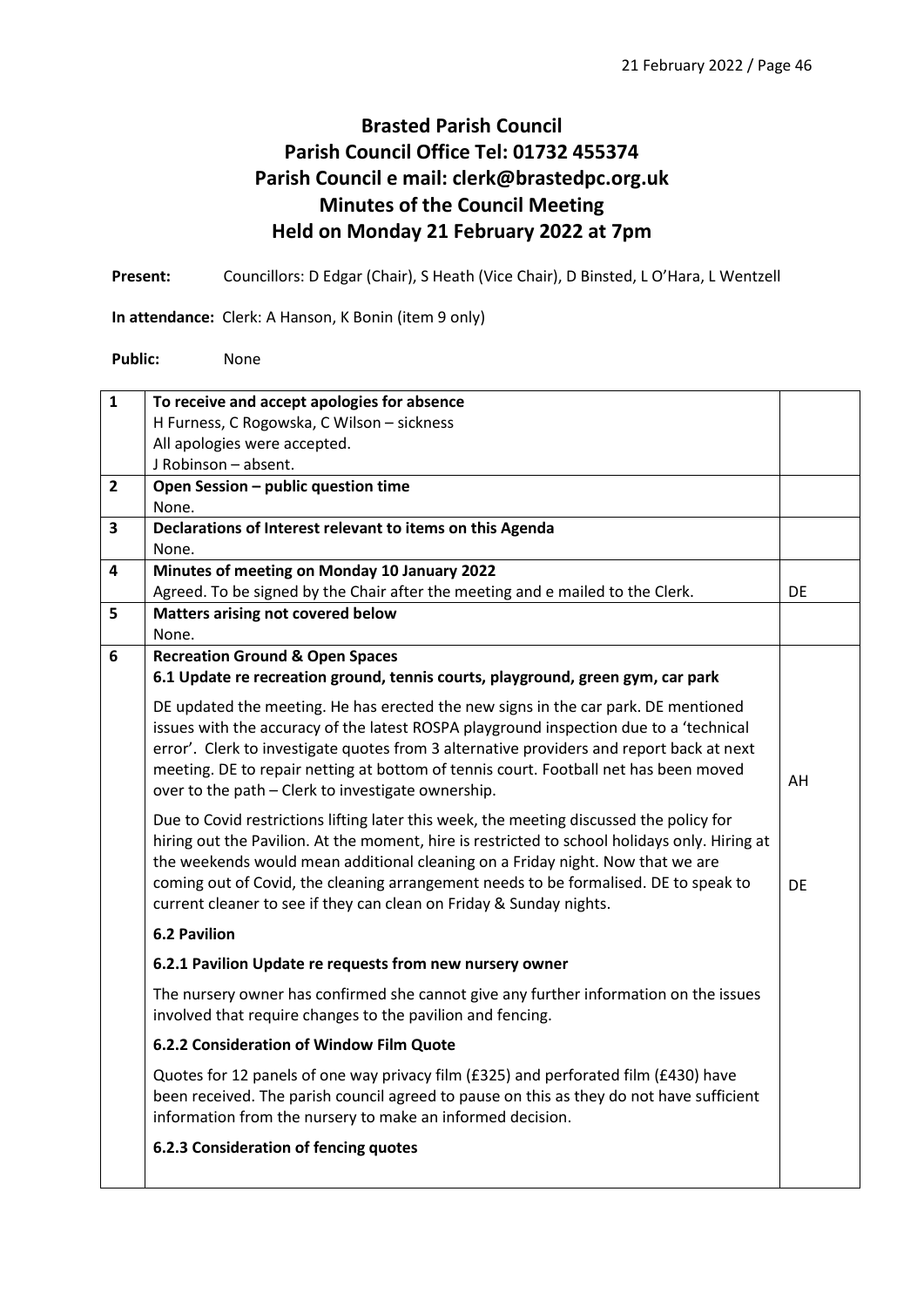|                | Palisade and netting fencing quotes have been received. The parish council agreed to<br>pause considering this further due to the fact that they have not received sufficient<br>information from the nursery in order to make an informed decision.                                                                                                                                                                                                   |           |
|----------------|--------------------------------------------------------------------------------------------------------------------------------------------------------------------------------------------------------------------------------------------------------------------------------------------------------------------------------------------------------------------------------------------------------------------------------------------------------|-----------|
|                | 6.2.4 Agreement re Pavilion Fire Risk assessment quotes                                                                                                                                                                                                                                                                                                                                                                                                |           |
|                | Clerk has circulated 3 quotes. Resolved: To accept the quote from Rapier Fire<br>Engineering for £230 (Proposed SH, Seconded LH, unanimously agreed).                                                                                                                                                                                                                                                                                                  | AH        |
|                | New water smart meter                                                                                                                                                                                                                                                                                                                                                                                                                                  |           |
|                | Clerk has booked replacement of the water smart meter in April by Thames Water. DE to<br>attend.                                                                                                                                                                                                                                                                                                                                                       |           |
|                | Legionella work quotes & scheduling                                                                                                                                                                                                                                                                                                                                                                                                                    |           |
|                | Agreed to obtain a further quote for the works as Envirocure are unable to carry out the<br>work before the school Summer holidays.                                                                                                                                                                                                                                                                                                                    | <b>DE</b> |
|                | 6.3 The Green & Orchard working party - update                                                                                                                                                                                                                                                                                                                                                                                                         |           |
|                | A local firm is supplying approx. 30 staff who will carry out volunteer tree planting on 17<br>March in the field to create the orchard. Resolved: To reimburse David Edgar for the<br>trees already ordered by him (unanimously agreed).                                                                                                                                                                                                              | AH        |
|                | DE has created an access from the car park round the back of the allotments to the field.<br>One resident has e mailed to query the nature of the work carried out to create the<br>access. The Clerk has replied to them explaining why the work was carried out.                                                                                                                                                                                     |           |
|                | DE will cut a spiral path in the field with a view to planting fruit trees along the side of<br>the path (apple, pear cherry etc). Around the outside of this will be the other trees<br>already purchased by DE. There will be 270 trees in total.                                                                                                                                                                                                    |           |
|                | Resolved: To purchase 300 stakes + 300 rabbit & deer guards for £1.1k (unanimously<br>agreed). Clerk to check if this expenditure on the orchard is allowable for use of CIL.                                                                                                                                                                                                                                                                          | AH        |
|                | 6.4 Discussion re possible Queen's Jubilee Street party                                                                                                                                                                                                                                                                                                                                                                                                |           |
|                | Agreed to hold a Jubilee picnic party on the Green on Sunday 5 June and residents can<br>bring their own food and drink. Clerk to advertise in Brasted Diary, TN16 & website.<br>Leaflets to be also sent out nearer the time. DE to see if the Teashop will be open that<br>day. Clerk to research suitable decorations for the Green and bring to next council<br>meeting. Parish Council can supply tables and chairs.                              | DE<br>AH  |
| $\overline{7}$ | <b>Planning</b><br>7.1 Planning applications awaiting comments to SDC:<br>Ground floor rear extension. New staircase enclosure. New garden studio. Internal<br>alterations. Pine Cottage Chart Lane Brasted Westerham Kent TN16 1LS Ref. No:<br>22/00210/HOUSE<br>Unanimously agreed to support this application.<br>7.2 Planning applications with comments already sent to SDC:<br>None.<br>7.3 Covers Farm - update<br>See SDC councillor's report. |           |
| 8              | <b>Finance</b>                                                                                                                                                                                                                                                                                                                                                                                                                                         |           |
|                | 8.1 Payments for Approval<br>Clerk has circulated all the payments and added a late pavilion refund of £230. Bank<br>balance at 21/2/22 = £78,122.12<br>The following payments were submitted for approval:                                                                                                                                                                                                                                            |           |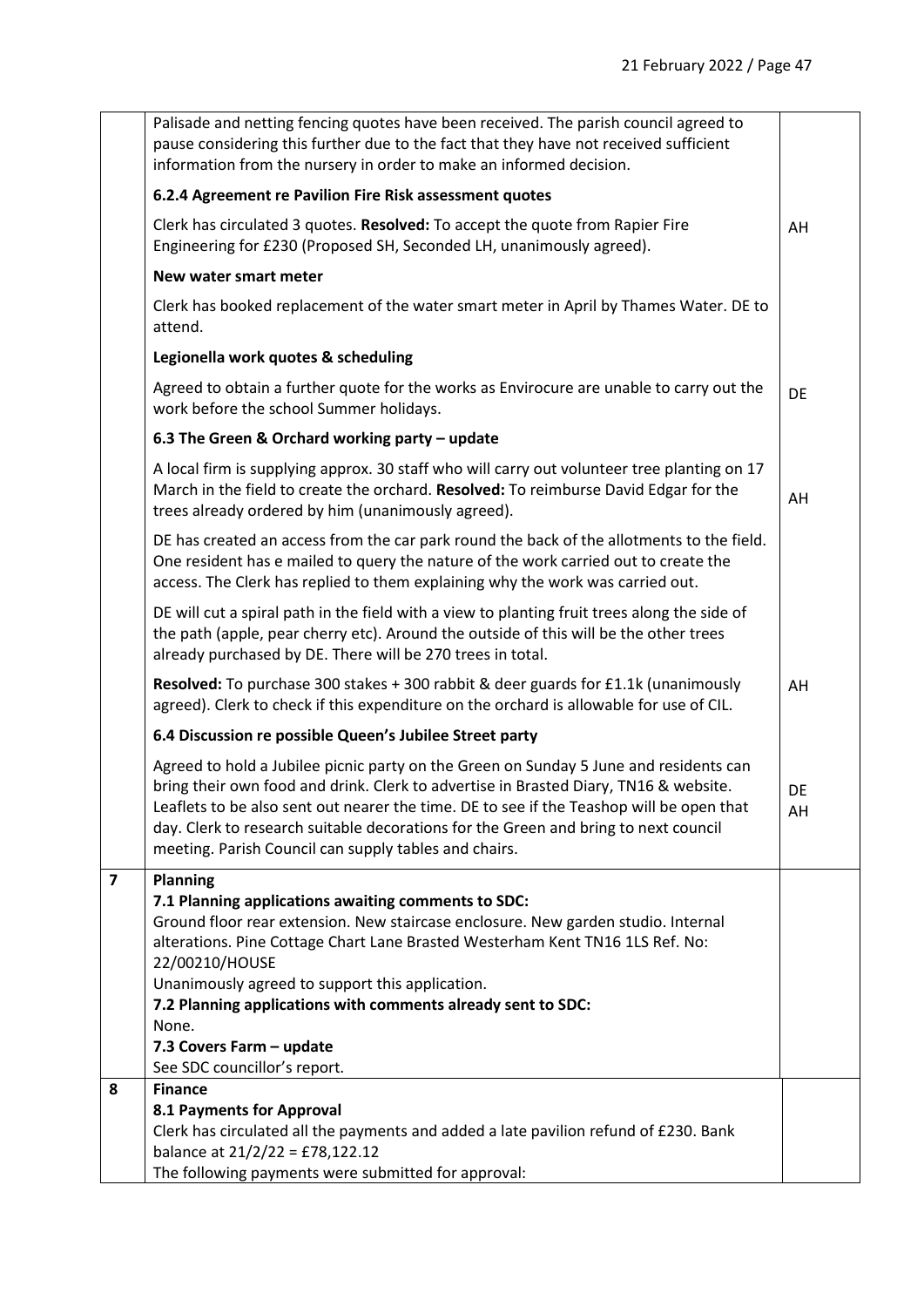|              |                   | Date of          |           |                                       |                                   |         | Recla<br>im    |  |
|--------------|-------------------|------------------|-----------|---------------------------------------|-----------------------------------|---------|----------------|--|
|              | Date of           | Payme            | Payment   |                                       |                                   | Total   | <b>VAT</b>     |  |
| <b>ID No</b> | invoice           | nt               | method    | Payee                                 | <b>Details</b>                    | Cost(f) | (f)            |  |
|              |                   | $04$ -Jan-       |           | Direct Debit (EDF                     |                                   |         |                |  |
| P21166       |                   | 22               | <b>DD</b> | ENERGY)                               | Pavilion electricity              | 85.00   |                |  |
|              | $21 -$            | $05$ -Jan-       |           | Direct Debit (BT                      |                                   |         |                |  |
| P21167       | Dec-21            | 22               | DD        | <b>GROUP PLC)</b>                     | Pavilion broadband                | 51.48   | 8.58           |  |
| P21168       | 03-Jan-<br>22     | $18$ -Jan-<br>22 | DD        | Direct Debit (OPUS                    | Pavilion gas                      | 110.75  | 5.27           |  |
|              | 04-Jan-           | $18$ -Jan-       |           | ENERGY GAS SU)<br>Direct Debit        |                                   |         |                |  |
| P21169       | 22                | 22               | <b>DD</b> | (LLOYDS BANK PLC)                     |                                   | 188.12  |                |  |
|              |                   |                  |           |                                       |                                   |         |                |  |
|              |                   |                  |           | Amazon                                | Litter picker - D Edgar           |         | 2.58           |  |
|              |                   |                  |           |                                       | Disposable gloves - cleaning      |         |                |  |
|              |                   |                  |           | Amazon                                | supplies                          |         | 2.17           |  |
|              |                   |                  |           |                                       | Floor cleaner - cleaning          |         |                |  |
|              |                   |                  |           | Amazon                                | supplies                          |         | 3.94           |  |
|              |                   |                  |           | Amazon                                | Prime membership                  |         | 16.00          |  |
|              |                   |                  |           |                                       |                                   |         |                |  |
|              |                   |                  |           | Amazon                                | Hand towels                       |         | 6.18           |  |
|              |                   |                  |           |                                       |                                   |         |                |  |
|              |                   | $20$ -Jan-       |           | Amazon                                | Credit card fee                   |         |                |  |
| P21170       |                   | 22               | DD        | Direct Debit (BT<br><b>GROUP PLC)</b> | Clerk's phone line                | 36.36   |                |  |
|              |                   |                  |           | Direct Debit                          |                                   |         |                |  |
|              |                   | $21$ -Jan-       |           | (NPOWER                               |                                   |         |                |  |
| P21171       |                   | 22               | <b>DD</b> | BUSINESS SO)                          | <b>Streetlights Electricity</b>   | 61.25   |                |  |
|              |                   | $28$ -Jan-       |           |                                       |                                   |         |                |  |
| P21172       |                   | 22               | SO.       |                                       | Clerk's salary January            |         | $\blacksquare$ |  |
|              | $31$ -Jan-        | $21 -$           |           |                                       |                                   |         |                |  |
| P21173       | 22                | Feb-22           | BP        |                                       | Cleaning Jan 2022                 |         | $\overline{a}$ |  |
| P21174       | $19-$             | $21 -$           |           | <b>National Allotment</b>             |                                   |         |                |  |
|              | Feb-22<br>20-Oct- | Feb-22<br>$21 -$ | BP        | Society                               | 2022 Membership                   | 66.00   | 11.00          |  |
| P21175       | 21                | Feb-22           | <b>BP</b> | <b>KALC</b>                           | <b>Dynamic Councillor Course</b>  | 60.00   | 10.00          |  |
|              | $11$ -Jan-        | $21 -$           |           |                                       |                                   |         |                |  |
| P21176       | 22                | Feb-22           | <b>BP</b> | <b>KALC</b>                           | Planning Training x 3             | 180.00  | 30.00          |  |
|              | $10 -$            | $21 -$           |           | Commercial                            |                                   |         |                |  |
| P21177       | Feb-22            | Feb-22           | <b>BP</b> | <b>Services</b>                       | Verti draining                    | 384.00  | 64.00          |  |
|              | $28$ -Jan-        | $21 -$           |           |                                       |                                   |         |                |  |
| P21178       | 22                | Feb-22           | <b>BP</b> | Jewson                                | Postfix car park signs            | 14.38   | 2.40           |  |
|              | 07-Jan-           | $21 -$           |           | Sevenoaks District                    | Bin collection 6/12/21 -          |         |                |  |
| P21179       | 22<br>$03 -$      | Feb-22<br>$21 -$ | <b>BP</b> | Council<br>Sevenoaks District         | 2/1/22<br>Bin collection 3/1/22 - | 49.20   |                |  |
| P21180       | Feb-22            | Feb-22           | BP        | Council                               | 30/1/22                           | 56.60   | $\overline{a}$ |  |
|              |                   | $21 -$           |           |                                       | Reimbursement re HSW              |         |                |  |
| P21181       |                   | Feb-22           | <b>BP</b> | David Edgar                           | Timber cost of planters           | 558.00  |                |  |
|              |                   | $21 -$           |           |                                       |                                   |         |                |  |
| P21182       |                   | Feb-22           | BP        |                                       | Refund for Pavilion booking       | 340.00  |                |  |
|              |                   |                  |           |                                       |                                   |         |                |  |

The payments were all agreed.

### **8.2 2022/23 Budget**

**Resolved:** To agree the 2022/23 Budget with a precept of £38,658, total income of £54,308 and expenditure of £55,472 (unanimously agreed).

This includes £5k provision for the Orchard.

### **8.3 Potential donation to Samaritans/Shout**

Deferred to next meeting, so CR can give further information.

## **8.4 Bank mandate**

Clerk is requesting information from LOH, DB and HF for the new bank mandate. Clerk will bring paperwork to next meeting.

### **8.5 Appointment of David Buckett as internal auditor**

**Resolved:** To appoint David Buckett as internal auditor (unanimously agreed).

**8.6 Sevenoaks Volunteer Transport Group request for grant**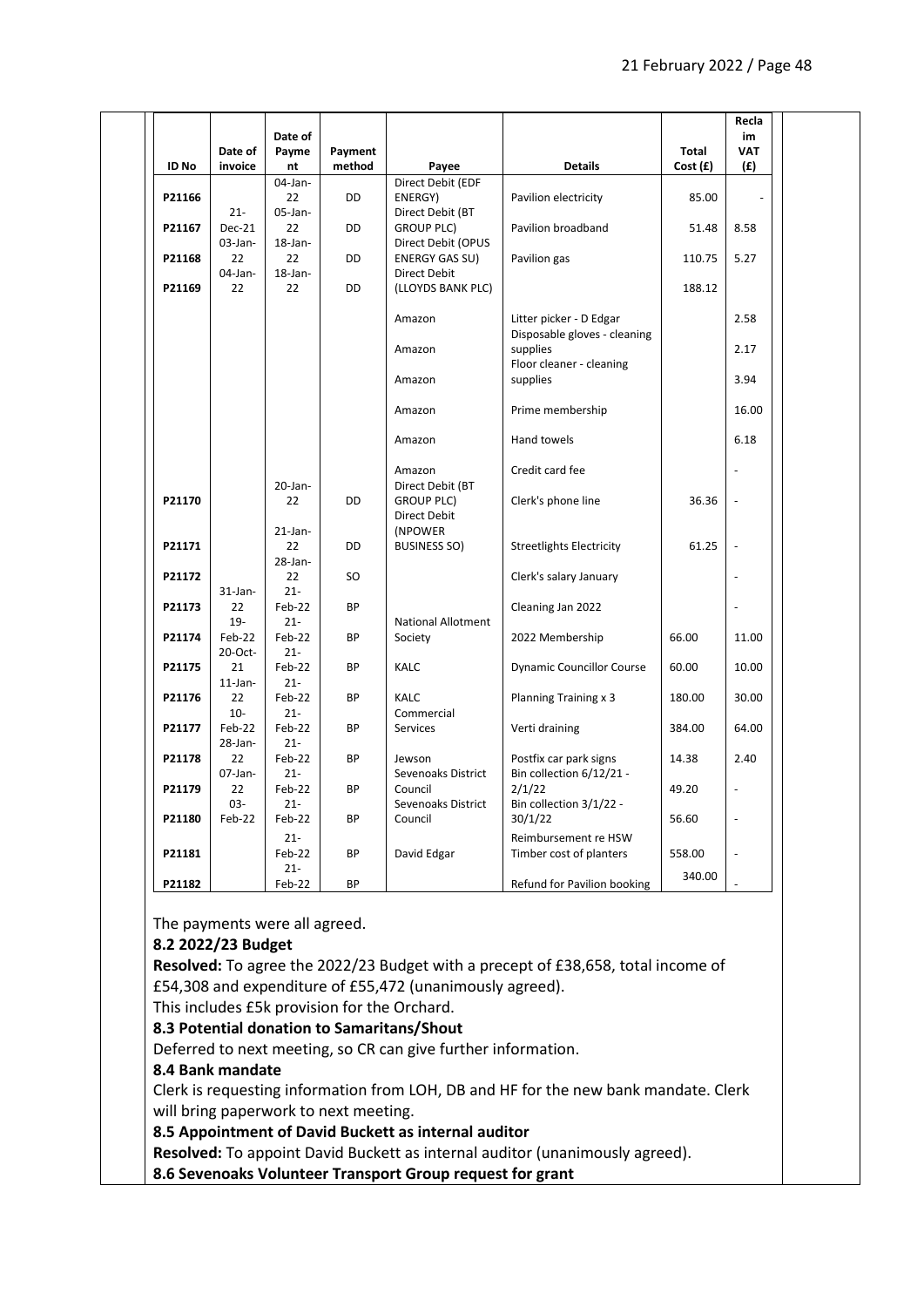|    | Resolved: To approve a community grant of £200 (unanimously agreed). SVTG is also           |    |
|----|---------------------------------------------------------------------------------------------|----|
|    | looking for additional volunteer drivers - Clerk to include on website, Brasted Diary etc.  |    |
| 9  | <b>District &amp; County Councillor Reports</b>                                             |    |
|    | SDC Cllr Keith Bonin updated on:                                                            |    |
|    | (i) Brittains Lane: Croudace planning application for 70 new homes                          |    |
|    | Sevenoaks Town Council has submitted an objection. Awaiting the planning officer's          |    |
|    | decision.                                                                                   |    |
|    | (ii) Covers Farm                                                                            |    |
|    | KB is awaiting planning officer's report (5 days before planning applications committee     |    |
|    | meeting) before sending lobbying e mails to KCC councillors. KCC Cllr Nick Chard will be    |    |
|    | working with the parish councils regarding lobbying. Clerk to liaise with NC re leafletting | AH |
|    | local residents & invite KCC Cllr Nick Chard & SDC Cllr Keith Bonin to the March Brasted    |    |
|    | PC meeting.                                                                                 |    |
|    | (iii) By election for new SDC Councillor for Brasted, Sundridge & Chevening to be held on   |    |
|    | 3 March                                                                                     |    |
|    | (iv) Solar Panel Application                                                                |    |
|    | Clerk to put details on website and also express interest on behalf of Brasted PC (re       | AH |
|    | installing panels on the pavilion) by 15 March.                                             |    |
|    | (v) Stanhope Arms                                                                           |    |
|    | Application for asset of community value will be extended.                                  |    |
|    | (vi) Social Club                                                                            |    |
|    | Requested assistance from KB for progressing future plans for S&B Social Club with SwIH     |    |
|    | parish council. A meeting in March with the Social Club is currently being arranged.        |    |
| 10 | Sundridge & Brasted Social Club lease - update                                              |    |
|    | Resolved: Due to Conrad Wilson stepping down, Stuart Heath was appointed to the             |    |
|    | working party (unanimously agreed). Clerk to send background information on the Social      | AH |
|    | Club to all councillors.                                                                    |    |
| 11 | Invitation to PCSO re women & girls' safety - update                                        |    |
|    | Deferred to next meeting.                                                                   |    |
| 12 | Meeting Timetable 22/23 & discussion re possible Annual Parish Meeting April 2022           |    |
|    | Resolved: To agree the meeting timetable, including holding the July meeting on 4 July      |    |
|    | due to Clerk's potential holiday. Also agreed to hold the Annual Parish Meeting at          |    |
|    | 6.45pm on Monday 9 May (before the council meeting which will start at 7pm unless the       |    |
|    | APM needs to run for longer). Clerk to ask PCSO & district councillors for written reports  | AH |
|    | for the APM. Clerk to publicise APM in Brasted Diary, website and noticeboard.              |    |
| 13 | <b>Kent Highways</b>                                                                        |    |
|    | 13.1 Updates from reported faults                                                           |    |
|    | Noted.                                                                                      |    |
|    | 14.2 Average Speed Camera Update                                                            |    |
|    | DE updated the meeting. KCC Highways are sorting issues with the Sundridge camera.          |    |
|    | Cameras due to go live 2 March.                                                             |    |
|    | 14.3 Brasted Flooding Issues                                                                |    |
|    | DE has met with KCC Drainage engineer and KCC Cllr Nick Chard. Brasted has 2 larger         |    |
|    | than normal pipes on the Green (300mm). Rectory Lane is now a hot spot and will be          |    |
|    | cleaned twice a year. Would be useful to know when this is scheduled to leaflet             |    |
|    | residents so they can move their cars in advance. DE also discussed Chart Lane. The         |    |
|    | debris that comes down Chart Lane from Toys Hill blocks the top of the drains on Chart      |    |
|    |                                                                                             |    |
|    | Lane and causes flooding on the High Street. West side of Chart Lane has no drains. KCC     |    |
|    | Highways are looking to put more drains on Chart Lane.                                      |    |
| 14 | Correspondence<br>Clerk mentioned a few items of correspondence:                            |    |